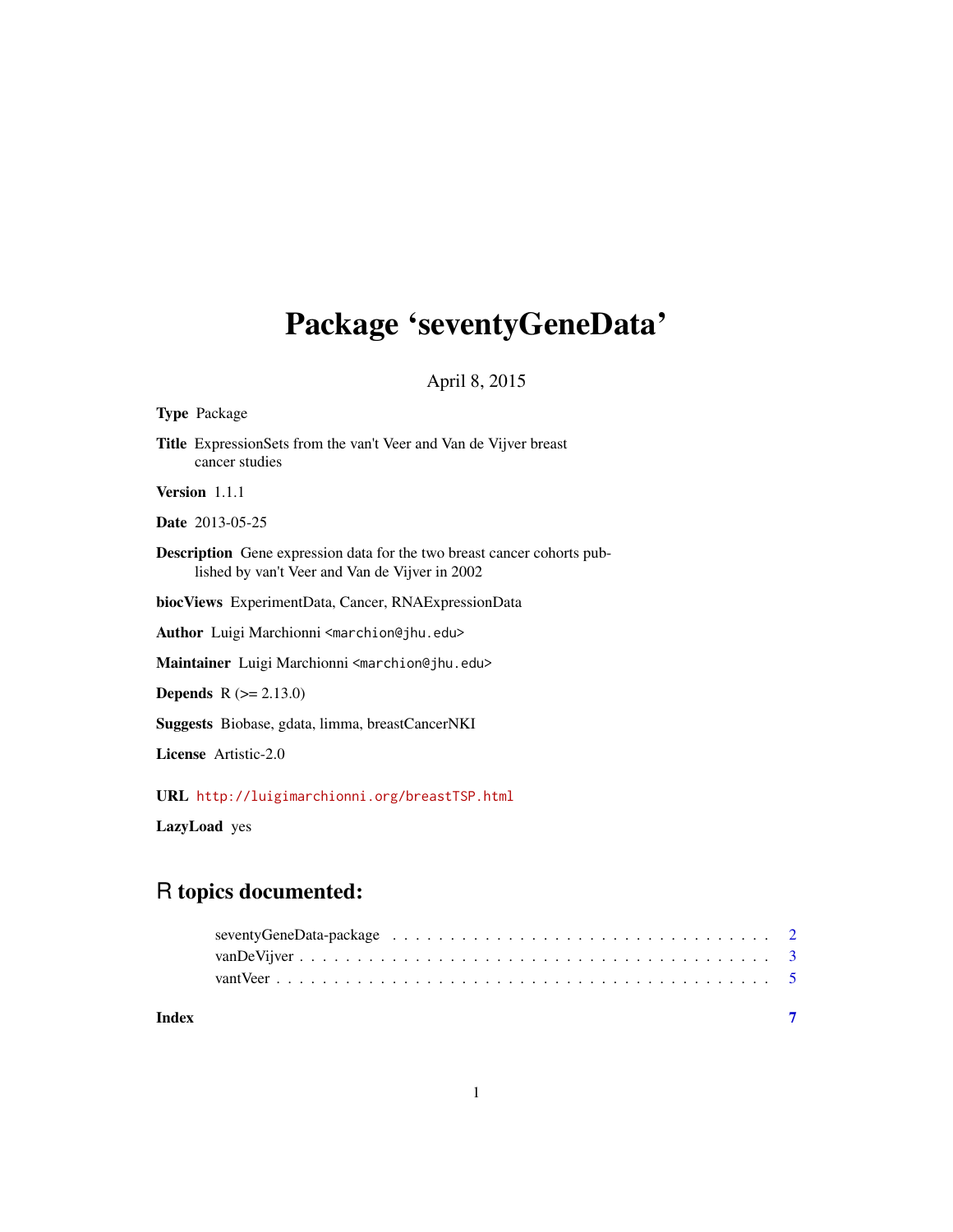<span id="page-1-0"></span>seventyGeneData-package

*Gene expression, annotations and clinical information for the van't Veer and Van de Vijver cohorts*

#### Description

This package contains the two ExpressionSet instances corresponding to the breast cancer patients' cohorts published by van de Vijver and colleagues in NEJM (2002), and by van't Veer and collleagues in Nature (2002).

#### Usage

```
data(vantVeer)
data(vantDeVijver)
```
#### Format

The vantVeer ExpressionSet contains 24481 microarray features and 117 samples, while vanDeVijver ExpressionSet contains 24496 microarray features and 295 samples.

#### Details

| Package: | seventyGenesData |
|----------|------------------|
| Type:    | Package          |
| Version: | 0.99.4           |
| Date:    | 2013-03-25       |
| License: | Artistic-2.0     |

#### Author(s)

Luigi Marchionni <marchion@gmail.com>

#### Source

<http://www.ncbi.nlm.nih.gov/pubmed/?term=11823860> [http://www.ncbi.nlm.nih.gov/pu](http://www.ncbi.nlm.nih.gov/pubmed/?term=12490681)bmed/ [?term=12490681](http://www.ncbi.nlm.nih.gov/pubmed/?term=12490681)

#### References

Laura J. van't Veer et al., "Gene expression profiling predicts clinical outcome of breast cancer", *Nature*, 2002, 415:530-536

M. J. van de Vijver et al., "A Gene Expression Signature as a Predictor of Survival in Breast Cancer", *New England Journal of Medicine*, 2002, 347(25):1999-2009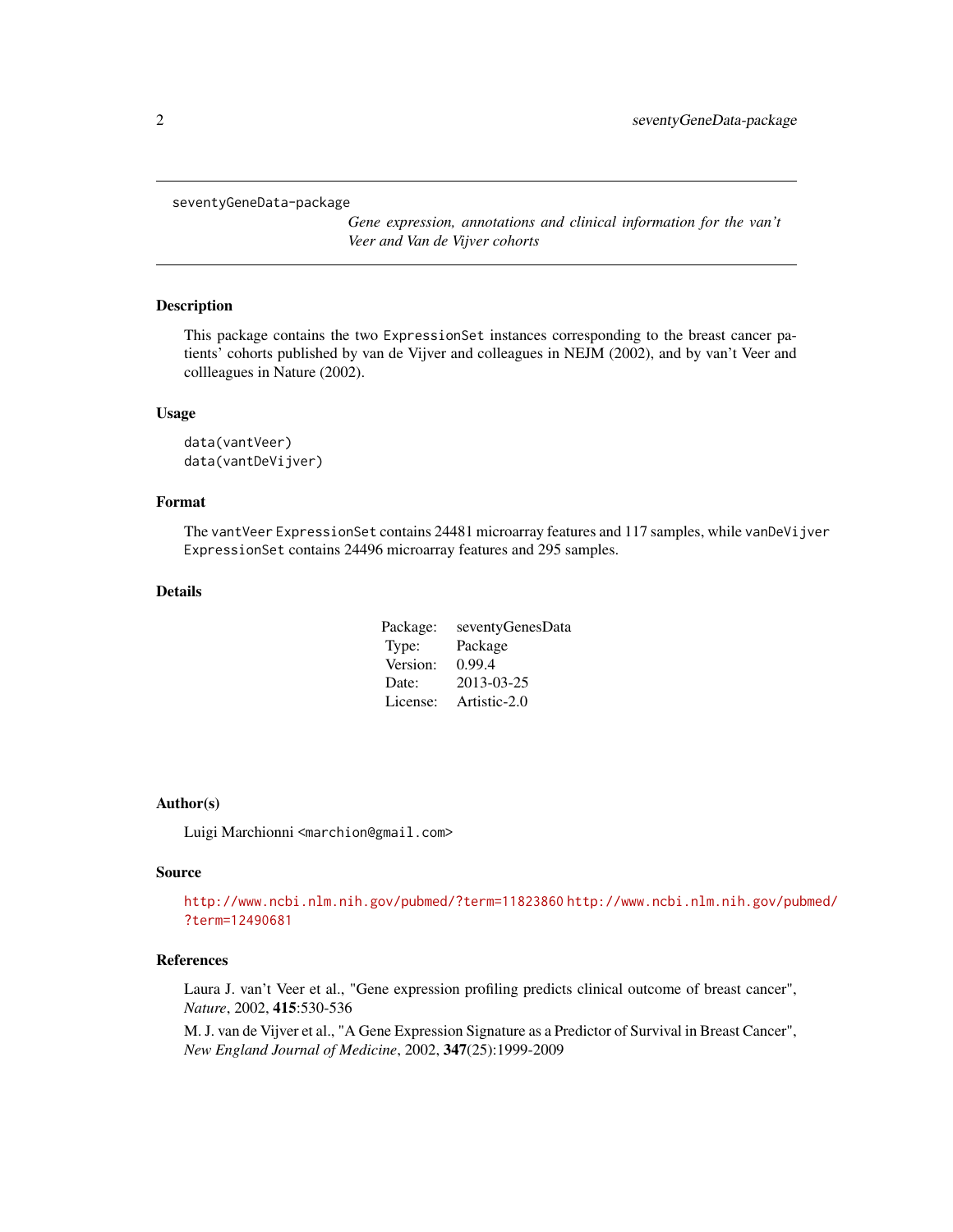#### <span id="page-2-0"></span>vanDeVijver 3

#### See Also

See [ExpressionSet](#page-0-0)

#### Examples

### load Biobase package library(Biobase)

### load the vantVeer dataset data(vantVeer) ### load the vanDeVijver datasets data(vanDeVijver)

### show the class of the vantVeer dataset class(vantVeer) ### show the class of the vanDeVijver dataset class(vanDeVijver)

### show the dimentions of the vantVeer dataset dim(vantVeer) ### show the dimentions of the vanDeVijver dataset dim(vanDeVijver)

### show the first 10 rows of the vantVeer phenotype data head(pData(vantVeer), n=10)

### show the first 10 rows of the vanDeVijver phenotype data head(pData(vanDeVijver), n=10)

### show the first 10 features of the vantVeer phenotype data head(featureNames(vantVeer), n=10)

### show the first 10 features of the vanDeVijver phenotype data head(featureNames(vanDeVijver), n=10)

### show the PubMed identifier and the abstract pubMedIds(vanDeVijver)

vanDeVijver *Gene expression, annotations and clinical information for the Van de Vijver cohort*

#### Description

This package contains the ExpressionSet instance for the gene expression data set published by Van de Vijver and colleagues.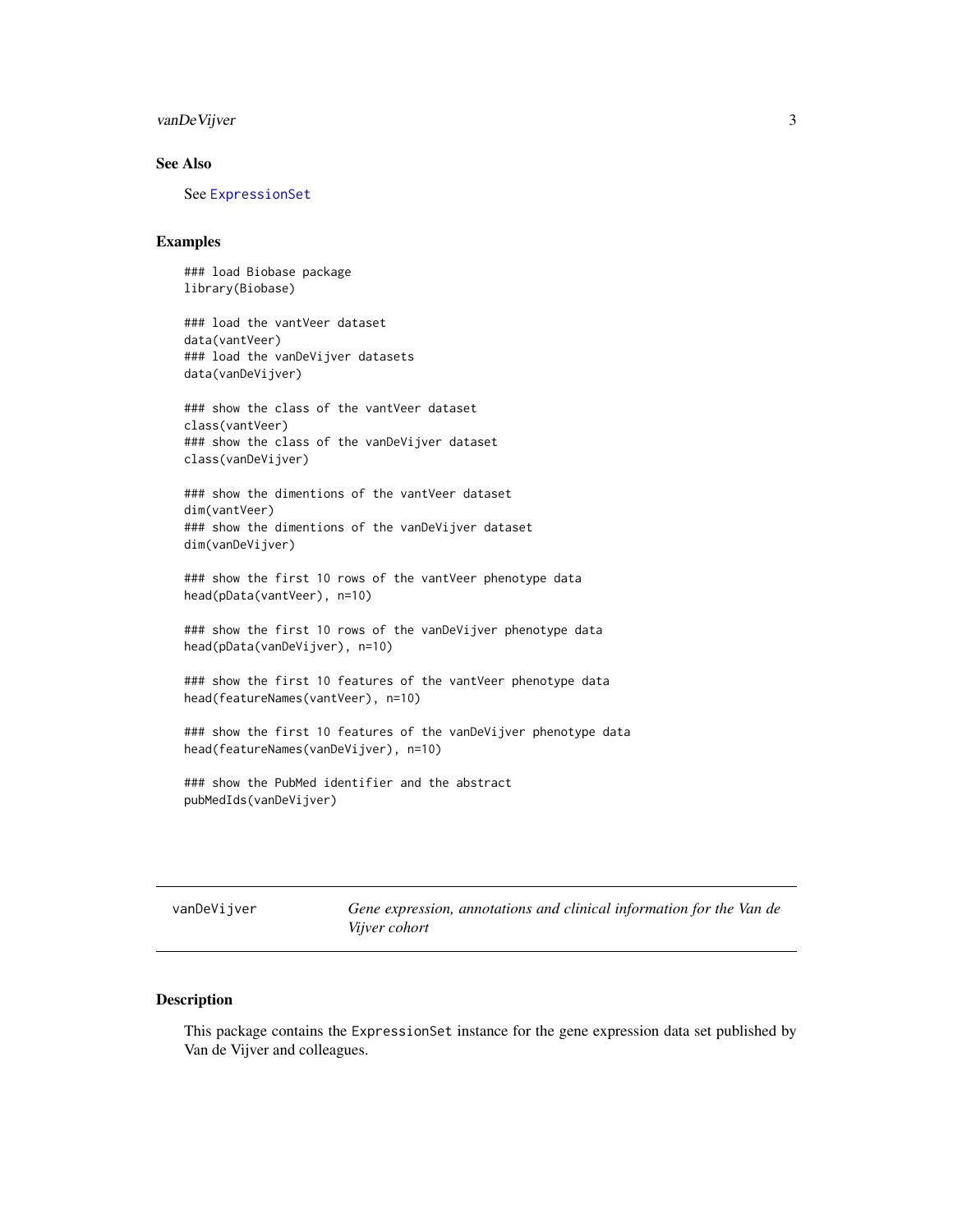#### Usage

data(vanDeVijver)

#### Format

The vanDeVijver ExpressionSet contains 24481 microarray features and 117 samples. The following components were included:

- pData(vanDeVijver): an AnnotatedDataFrame for the breast cancer patients clinical information.
- featureData(vanDeVijver): an AnnotatedDataFrame containing the microarray annotations.
- experimentalData(vanDeVijver): a MIAME instance storing the data set and experiment information.
- exprs(vanDeVijver): the gene expression matrix accounting for the log10 ratio between each sample and the reference RNA used in the experiment.
- assayData(vanDeVijver)\$intensity: the matrix contaning the geometrical mean intensity for both the Cy3 and the Cy5.
- assayData(vanDeVijver)\$exprsError: the matrix containing the log10 ratio error.
- assayData(vanDeVijver)\$pValue: the matrix accounting for the confidence level that a gene's mean ratio is significanctly different from 1.

#### Details

This dataset corresponds to the breast cancer patients' cohort published by van de Vijver and colleagues in NEJM (2002).

#### Source

<http://www.ncbi.nlm.nih.gov/pubmed/?term=12490681>

#### References

M. J. van de Vijver et al., "A Gene Expression Signature as a Predictor of Survival in Breast Cancer", *New England Journal of Medicine*, 2002, 347(25):1999-2009

#### See Also

See [ExpressionSet](#page-0-0), [AnnotatedDataFrame](#page-0-0) and [MIAME](#page-0-0)

#### Examples

```
### load Biobase package
library(Biobase)
```
### load the vanDeVijver dataset data(vanDeVijver)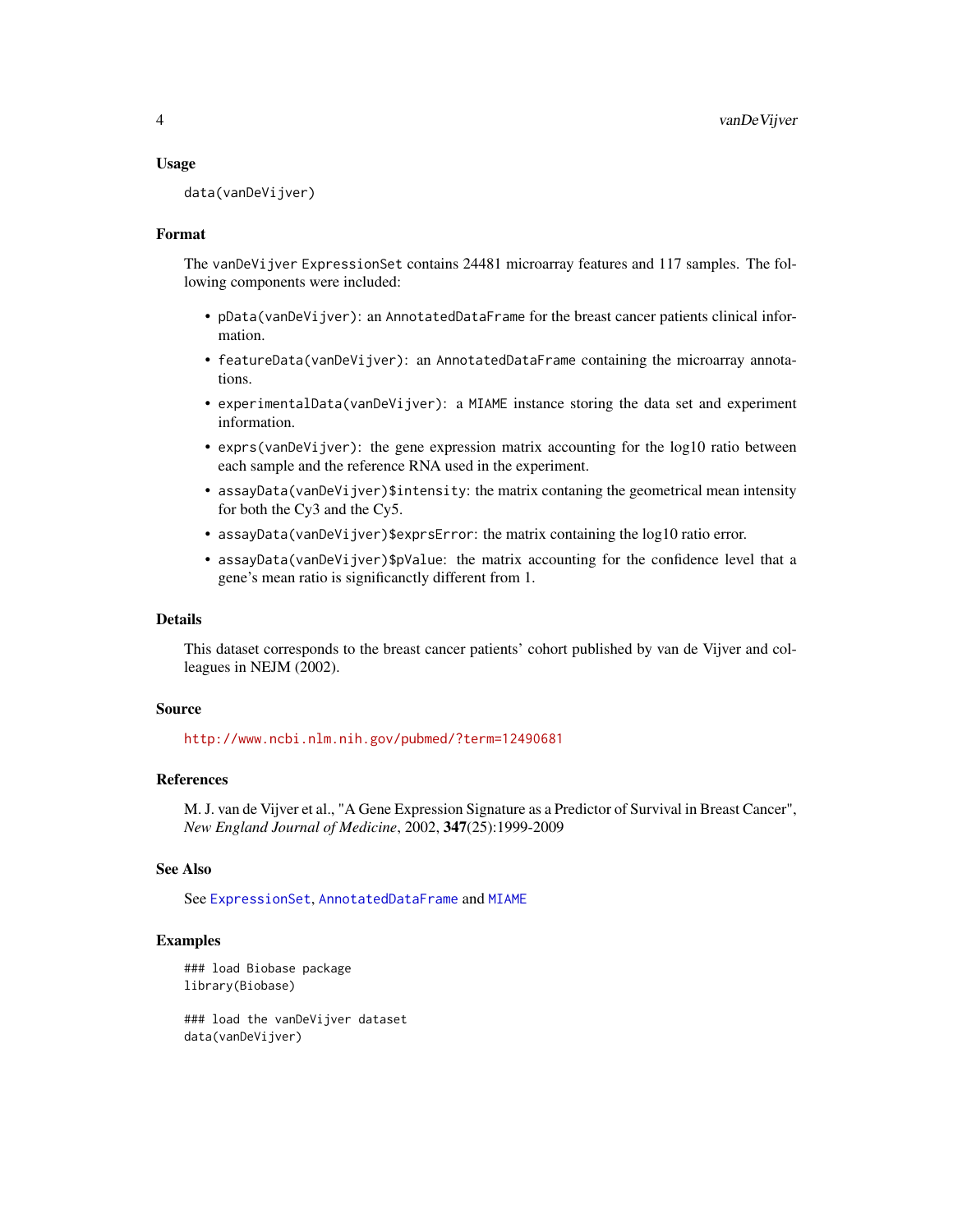#### <span id="page-4-0"></span>vant Veer 5

### show the class of the vanDeVijver dataset class(vanDeVijver) ### show the dimentions of the vanDeVijver dataset dim(vanDeVijver) ### show the first 10 rows of the vanDeVijver phenotype data head(pData(vanDeVijver), n=10) ### show the first 10 features of the vanDeVijver phenotype data head(featureNames(vanDeVijver), n=10) ### show the PubMed identifier and the abstract pubMedIds(vanDeVijver)

vantVeer *Gene expression, annotations and clinical information for the van't Veer cohort*

#### Description

This package contains the ExpressionSet instance for the gene expression data set published by van't Veer and colleagues.

#### Usage

data(vantVeer)

#### Format

The vantVeer ExpressionSet contains 24481 microarray features and 117 samples. The following components were included:

- pData(vantVeer): an AnnotatedDataFrame for the breast cancer patients clinical information.
- featureData(vantVeer): an AnnotatedDataFrame containing the microarray annotations.
- experimentalData(vantVeer): a MIAME instance storing the data set and experiment information.
- exprs(vantVeer): the gene expression matrix accounting for the log10 ratio between each sample and the reference RNA used in the experiment.
- assayData(vantVeer)\$intensity: the matrix contaning the geometrical mean intensity for both the Cy3 and the Cy5.
- assayData(vantVeer)\$pValue: the matrix accounting for the confidence level that a gene's mean ratio is significanctly different from 1.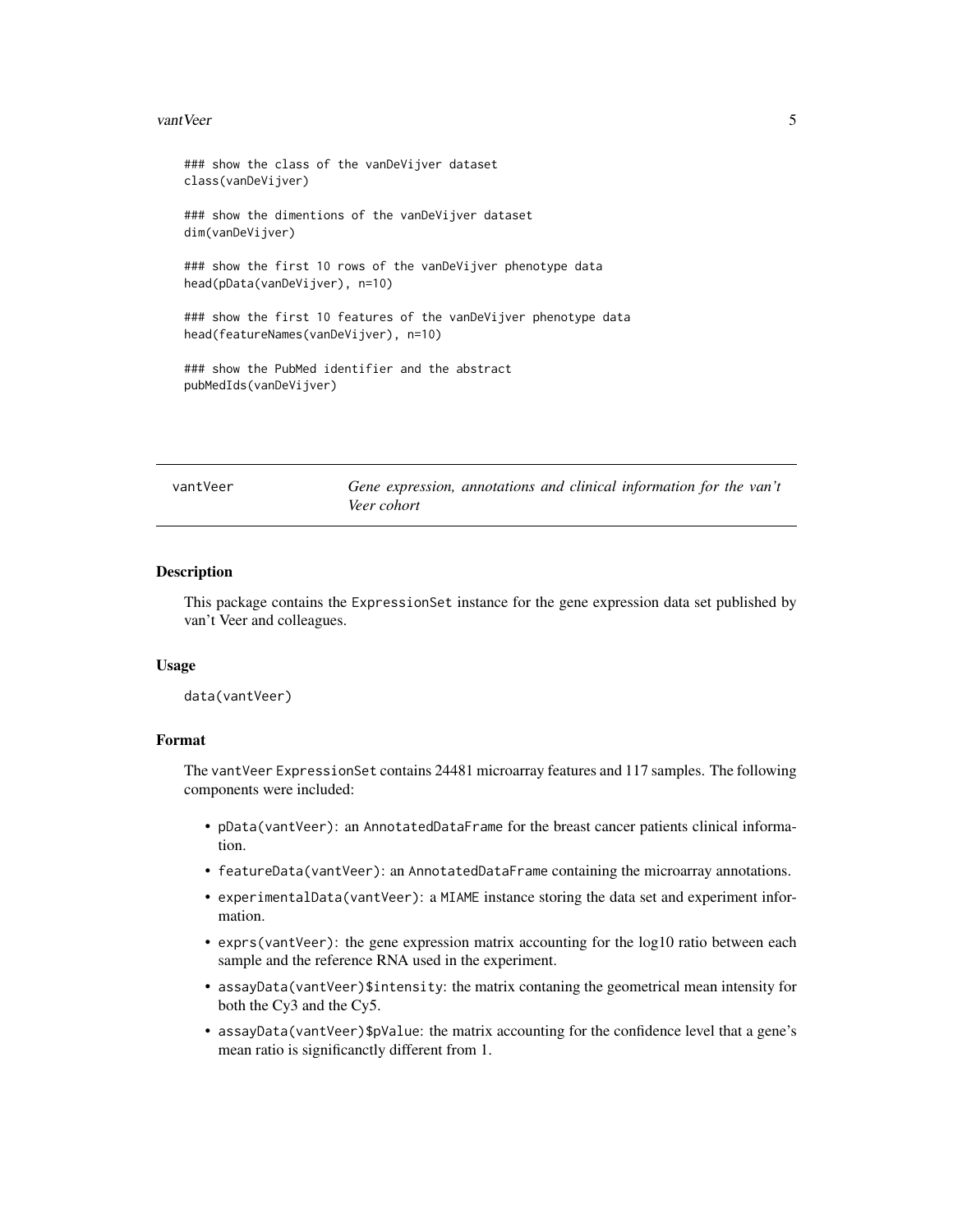#### Details

This dataset corresponds to the breast cancer patients' cohort published by van't Veer and collleagues in Nature (2002).

#### Source

<http://www.ncbi.nlm.nih.gov/pubmed/?term=11823860>

#### References

Laura J. van't Veer et al., "Gene expression profiling predicts clinical outcome of breast cancer", *Nature*, 2002, 415:530-536

#### See Also

See [ExpressionSet](#page-0-0), [AnnotatedDataFrame](#page-0-0) and [MIAME](#page-0-0)

#### Examples

### load Biobase package library(Biobase)

### load the vantVeer dataset data(vantVeer)

### show the class of the vantVeer dataset class(vantVeer)

### show the dimentions of the vantVeer dataset dim(vantVeer)

### show the first 10 rows of the vantVeer phenotype data head(pData(vantVeer), n=10)

### show the first 10 features of the vantVeer phenotype data head(featureNames(vantVeer), n=10)

### show the PubMed identifier and the abstract pubMedIds(vantVeer)